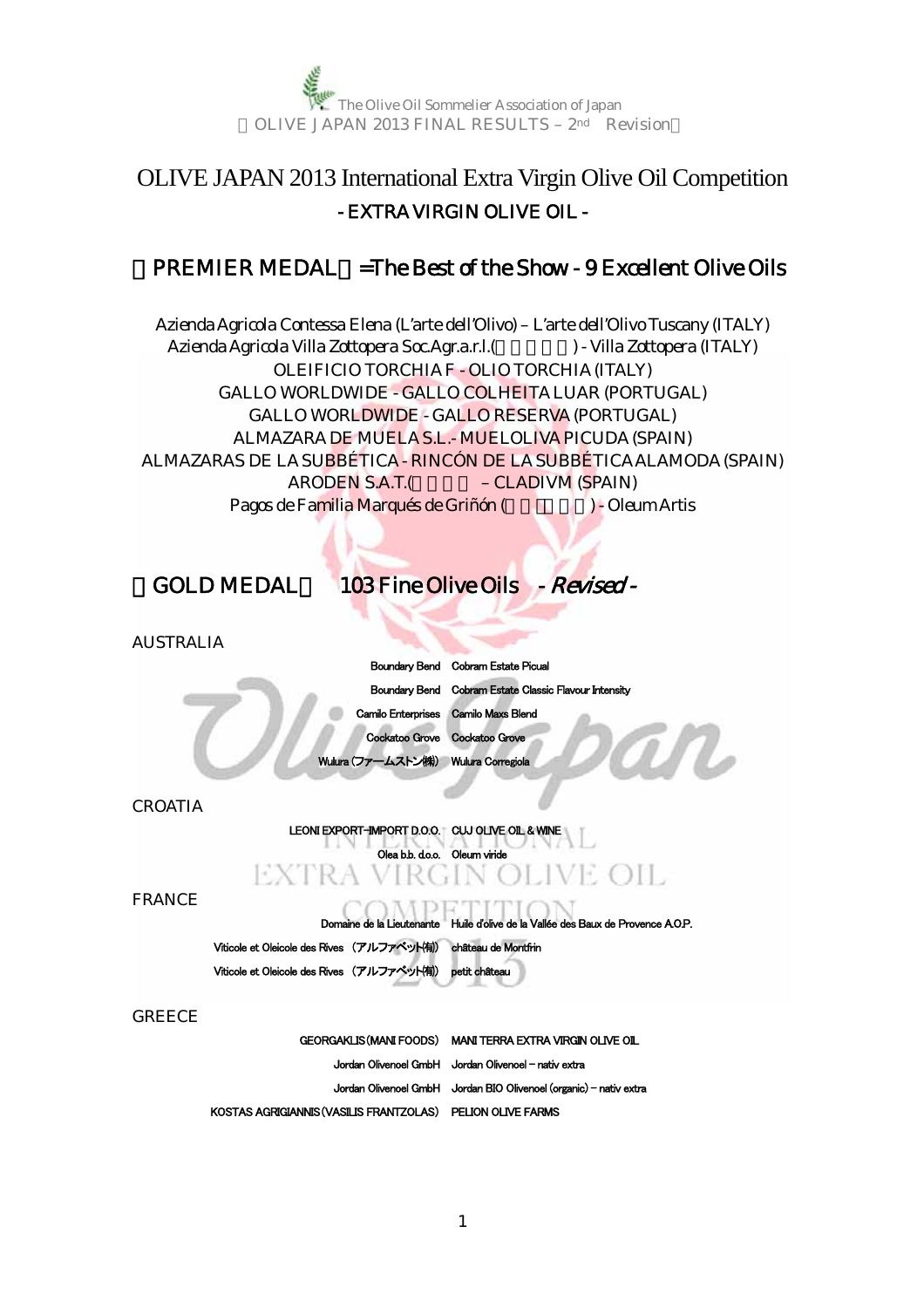The Olive Oil Sommelier Association of Japan<br>The Olive Oil Sommelier Association of Japan<br>The Olive Oil Sommelier Association of Japan OLIVE JAPAN 2013 FINAL RESULTS – 2nd Revision

### ISRAEL

Kibutz Magal Olive Oil Picual Kibutz Magal Olive Oil Koroneiki Kibutz Magal Olive Oil Coratina Olia Ltd. Picholine-Languedoc

### ITALY

| 88 Italia SRL                                               | 88 Italia – Olivo Unfiltered Extra Vergine                 |
|-------------------------------------------------------------|------------------------------------------------------------|
| Agricola Piromalli                                          | Extra Virgin Olive Oil Agricola Piromalli                  |
| <b>ALBERTO ROMANO</b>                                       | <b>ORTICE RISERVA</b>                                      |
| az.agr.fattoria paiatici (Velitti & Velitti)                | fattoria paiatici 1300                                     |
| Az. Agricola Biologica Americo Quattrociocchi (薬糧開発株)       | Olivastro                                                  |
| AZIENDA AGRICOLA LE CINQUE AQUILE                           | IGP. TOSCANO COLLINE DI FIRENZE LE CINQUE AQUILE           |
| Az. Agricola Le Marsicane di Romeo Caraccio(オリーブランド)        | LE MARSICANE(レ・マルスィカーネ)オルティチェ種                             |
| azienda agricola terre di pantaleo (Locanda Peter Pan)      | terre di pantaleo                                          |
| Azienda Agricola Veglio Piero (株Wine Art)                   | Robur                                                      |
| Azienda Agricola Veglio Piero (#Wine Art)                   | Evento                                                     |
| azienda agricola villaponte (Locanda Peter Pan)             | siculum                                                    |
| Baron Emanuele Scammacca del Murgo                          | <b>Murgo</b>                                               |
| Cesare Bianchini (Az Agricola FIORE)                        | DOMENICA FIORE OLIO NOVELLO                                |
| Cesare Bianchini (Az Agricola FIORE)                        | <b>DOMENICA FIORE OLIO RESERVA</b>                         |
| Francesco Corigliano (Frantoio Badia)                       | Frantoio Badia                                             |
| FRANTOIO PRUNETI(株)ジャパンオリーブビューロ)                            | Pruneti IGP.Toscano                                        |
| Frantoio Pruneti Srl(株)九電工)                                 | AVILO EVOO アンティーカ・ソルジェンテ                                   |
| Giovanni Massi((株)アミッシモ)                                    | ディアボロ・カーネ                                                  |
| LA PODERINA TOSCANA (Davide Borselli) (株)トリニテ ジャバン)         | LA PODERINA TOSCANA OLIO EXTRAVERGINE DI OLIVA ORO D.O.P.) |
| LA PODERINA TOSCANA (Davide Borselli)(株)トリニテ ジャバン)          | LA PODERINA TOSCANA OLIO EXTRAVERGINE DI OLIVA ARGENTO)    |
| Oleificio Fabbri S.P.A. (株にナト商会)                            | Signum Fabbri/Extra Virgin Olive Oil Frantoiano Tuscan IGP |
| Oleificio Fabbri S.P.A. (株にナト商会)                            | Signum Fabbri/Extra Virgin Olive Oil Moraiolo Tuscan IGP   |
| Olio Arkè e Natura di Diliberto Salvatore E.M. & C. S.a.s.  | Kore                                                       |
| Podere II Camasciale                                        | Olio di Oliva 2012 Podere Il Carnasciale                   |
| Rosalia Di Caro(株ドッピアブー)                                    | AZIENDA AGRICOLA DELIELLA                                  |
| SCHIRALLI SRL (株)LIC)                                       | <b>EXTRA VIRGIN OLIVE OIL CRUDO 250ml</b>                  |
| <b>SCHIRALLI SRL((株)LIC)</b>                                | <b>EXTRA VIRGIN OLIVE OIL CRUDO 500ml</b>                  |
| Tenuta Cantagallo e Le Famete di Enrico Pierazzuoli(有ビックベン) | LAUDEMIO CANTAGALLO                                        |
| TRIMARCHI DI VILLA MARCHESE                                 | TRIMARCHI DI VILLA MARCHESE/B                              |

(株)アグリオリーブ小豆島 小豆島産100%エキストラバージンオリーブオイル (株)小豆島オリーブ屋 小豆島産100% ExtraVirgin OriveOil イイジオリーブ いいじオリーブ ミッション イイジオリーブ いいじオリーブ ルッカ ヤマサン醤油株式会社 純小豆島産オーガニックエキストラバージンオリーブオイル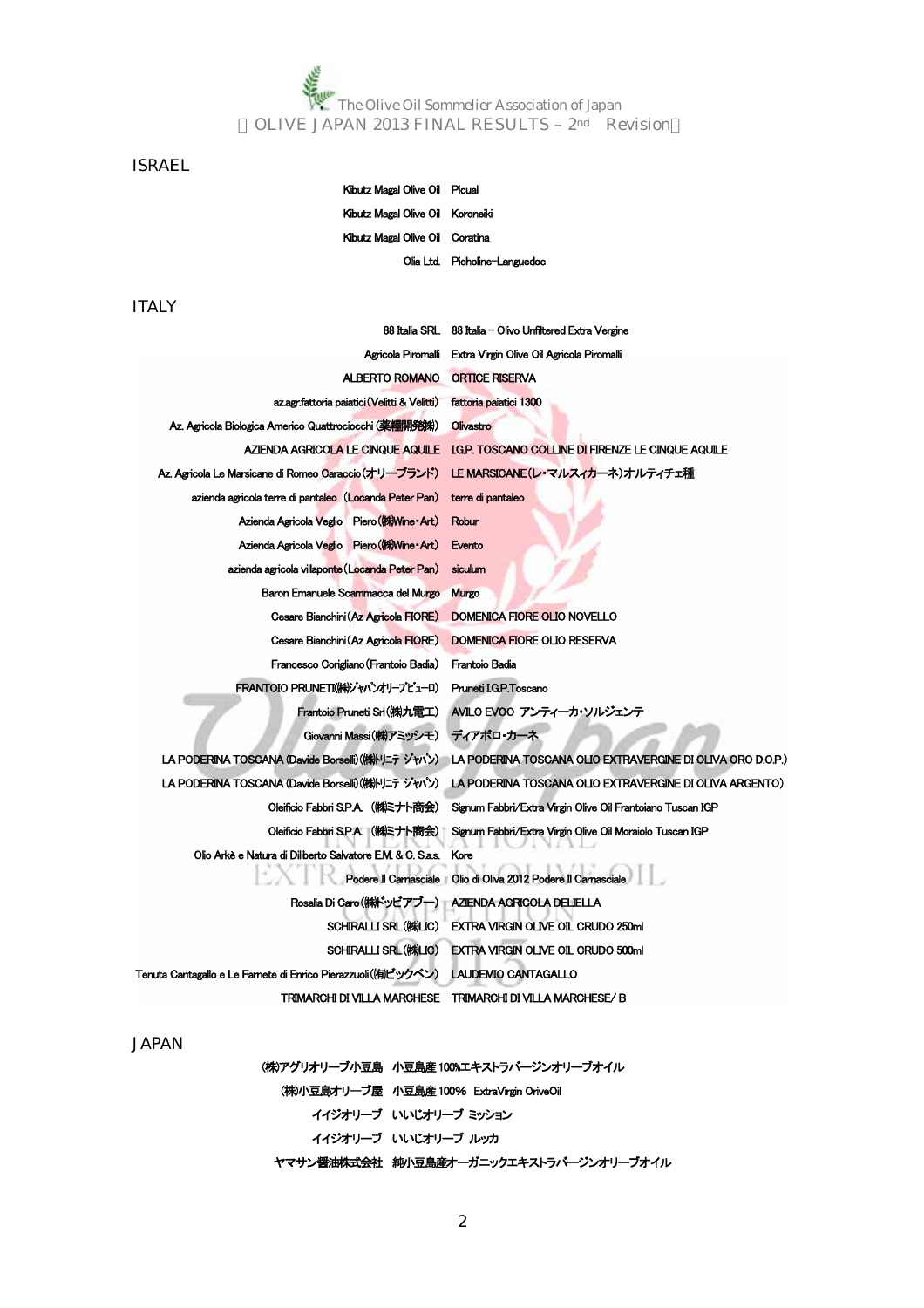一般財団法人 オリーブ公園 小豆島 手摘み一番搾り エキストラバージンオイル 株式会社 九電工 AVILO EVOO 天草100%リミテッドエディション 株式会社オリーブ園 1st Origin 空井農園 小豆島の農家が作ったオリーブ油 有限会社 創樹 自家栽培・一番搾り 手摘みオリーブ エキストラバージンオリーブオイル ミッション

### LEBANON

Oliver Maki S.A.L. OLIVERS TABLE

### NEW ZEALAND

David Graham(Green Pasture Distribution Limited) Mill Bay

Te Arai Olive Estate Motutira

### PORTUGAL

|                                                     | Esporão Vendas e Marketing Herdade do Esporão Seleccão     |
|-----------------------------------------------------|------------------------------------------------------------|
|                                                     | Esporão Vendas e Marketing Herdade do Esporão Virgem Extra |
|                                                     | GALLO WORLDWIDE GALLO NOVO COLHETTA 2012-2013              |
|                                                     | GALLO WORLDWIDE GALLO GRANDE ESCOLHA                       |
| RIAZOR-Azeites e Óleos VegetaisSA Paço dos Infantes |                                                            |
| RIAZOR-Azeites e Óleos VegetaisSA Torrejano         |                                                            |

### **SPAIN**

| ACEITES CAMPOLIVA S.L. (MELGAREJO) MELGAREJO COMPOSICION PREMIUM |                                                                |
|------------------------------------------------------------------|----------------------------------------------------------------|
| ACETTES CAMPOLIVA S.L. (MELGAREJO) MELGAREJO ARBEQUINA PREMIUM   |                                                                |
| ACEITES CAMPOLIVA S.L. (MELGAREJO) MELGAREJO HOJIBLANCA PREMIUM  |                                                                |
|                                                                  | Aceites el Dorado S.L El Dorado Black Label                    |
| ACEITES FUENTE GRANDE SA (GOMEOLIVA SA) MOLINO DE LEONCIO GÓMEZ  |                                                                |
| ALMAZARA DE MUELA S.L. (MUELA-OLIVES S.L.) VENTA DEL BARÓN       |                                                                |
| ALMAZARAS DE LA SUBBÉTICA PARQUEOLIVA SERIE ORO                  |                                                                |
| Basilippo Calidad Guourmet SL(梯丸十) Basilippo gourmet             |                                                                |
|                                                                  | $(1 - C)$<br>Baeturia Organic Baetura Carrasqueña              |
|                                                                  | CAL SABOI (Drynuts S.L.) CAL SABOI PREMIUM EVOO                |
|                                                                  | CASTILLO DE CANENA FAMILY RESERVE PICUAL                       |
|                                                                  | CASTILLO DE CANENA FAMILY RESERVE ARBEQUINA                    |
| CASTILLO DE CANENA EARLY ROYAL                                   |                                                                |
|                                                                  | EMILIO VALLEJO SA VALLEJO ARBEQUINA                            |
|                                                                  | GALGÓN 99 SL ORO BAILEN RESERVA FAMILIAR - PICUAL              |
|                                                                  | GALGÓN 99 SL ORO BAILEN RESERVA FAMILIAR - ARBEQUINA           |
| Goya en Espana GOYA                                              |                                                                |
|                                                                  | Hacienda Guzman(株ミナト商会) Hacienda Guzman/Extra Virgin Olive Oil |
|                                                                  | HACIENDA IBER HACIENDA IBER ARBEQUINA                          |
|                                                                  | Masía el Altet S.L Masía el Altet/High Quality                 |
|                                                                  | Masía el Altet S.L Masía el Altet/High End                     |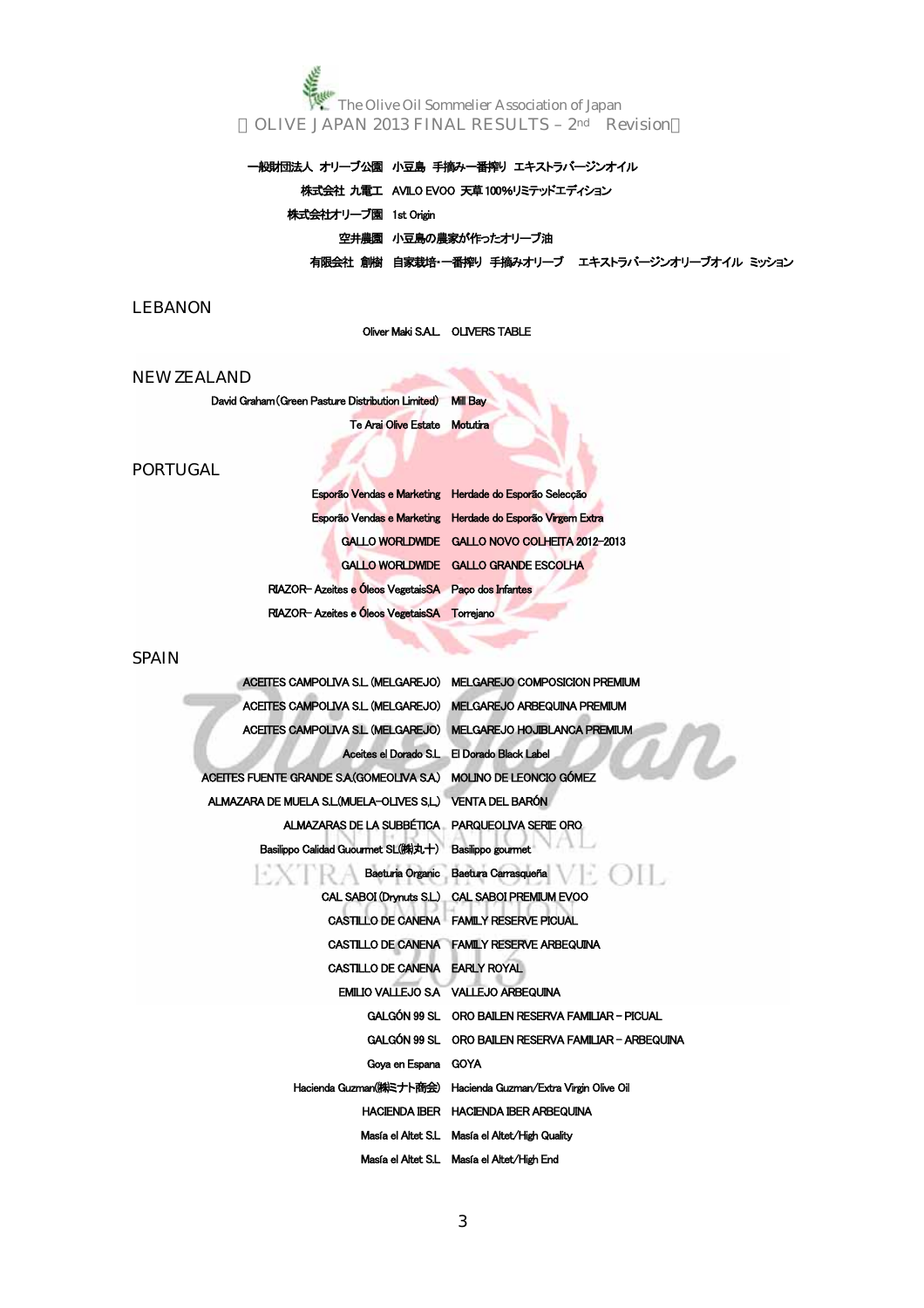|                                                                  | Masía el Altet S.L Masía el Altet/Special Selection |
|------------------------------------------------------------------|-----------------------------------------------------|
| Oleum Priorat SccL Oleum Priorat Elixir                          |                                                     |
| O-Med (Venchipa S.L.) O-Med Selection                            |                                                     |
| O-Med (Venchipa S.L.) O-Med Arbeguina                            |                                                     |
| Palacio Marqués de Viana Palacio Marqués de Viana                |                                                     |
| RAFAEL ALONSO AGUILERA S.L.(レイナ(株)) Oro del Desierto - Albeauina |                                                     |
| RAFAEL ALONSO AGUILERA S.L.(レイナ(株)) Oro del Desierto - Picual    |                                                     |
| SCA OLIVARERA LA PURÍSIMA EL EMPIEDRO                            |                                                     |
|                                                                  | Señorios de Relleu Señorios de Relleu. Coupage      |
| Sucesores de Hermanos López S.A. MORELLANA                       |                                                     |
| Vianóleo S.L. (株)イスコ) iO / イオ                                    |                                                     |

### TUNISIA

HUILNORD(HUILNORD ジャパン) DONIA FRUITY Jbabli kaled(Huilerie jbabli salah freres) Jbabli khaled

### **TURKEY**

S.S. Taris Zeytin Zeytinyagi Tarim Satis Kooperatif Birligi First Harvest

### USA

| Lucero Oliver Oil LLC Manzanillo                         |                                             |
|----------------------------------------------------------|---------------------------------------------|
| Lucero Oliver Oil LLC Ascolano                           |                                             |
|                                                          | OLEA FARM OLEA FARM / FOR ME                |
|                                                          | The Olive Press The Olive Press - Koroneiki |
| Yocha Dehe Wintun Nation-Seka Hills Seka Hills Arbequina |                                             |

URUGUAY

Agroland S.A Colinas de Garzón - Corte Italiano

# **INTERNATIONAL** EXTRA VIRGIN OLIVE OIL

SILVER MEDAL 63 Good Olive Oils - Revised -

AUSTRALIA

Boundary Bend Cobram Estate Hojiblanca Boundary Bend Cobram Estate Premiere Forest Edge Farm Forest Edge Farm

CHILE

Agricola y Forestal Don Rafael 8 Olivos CAMBIASO HNOS.S.A.C.(㈱PT ハーブス) Jardin De Los Andes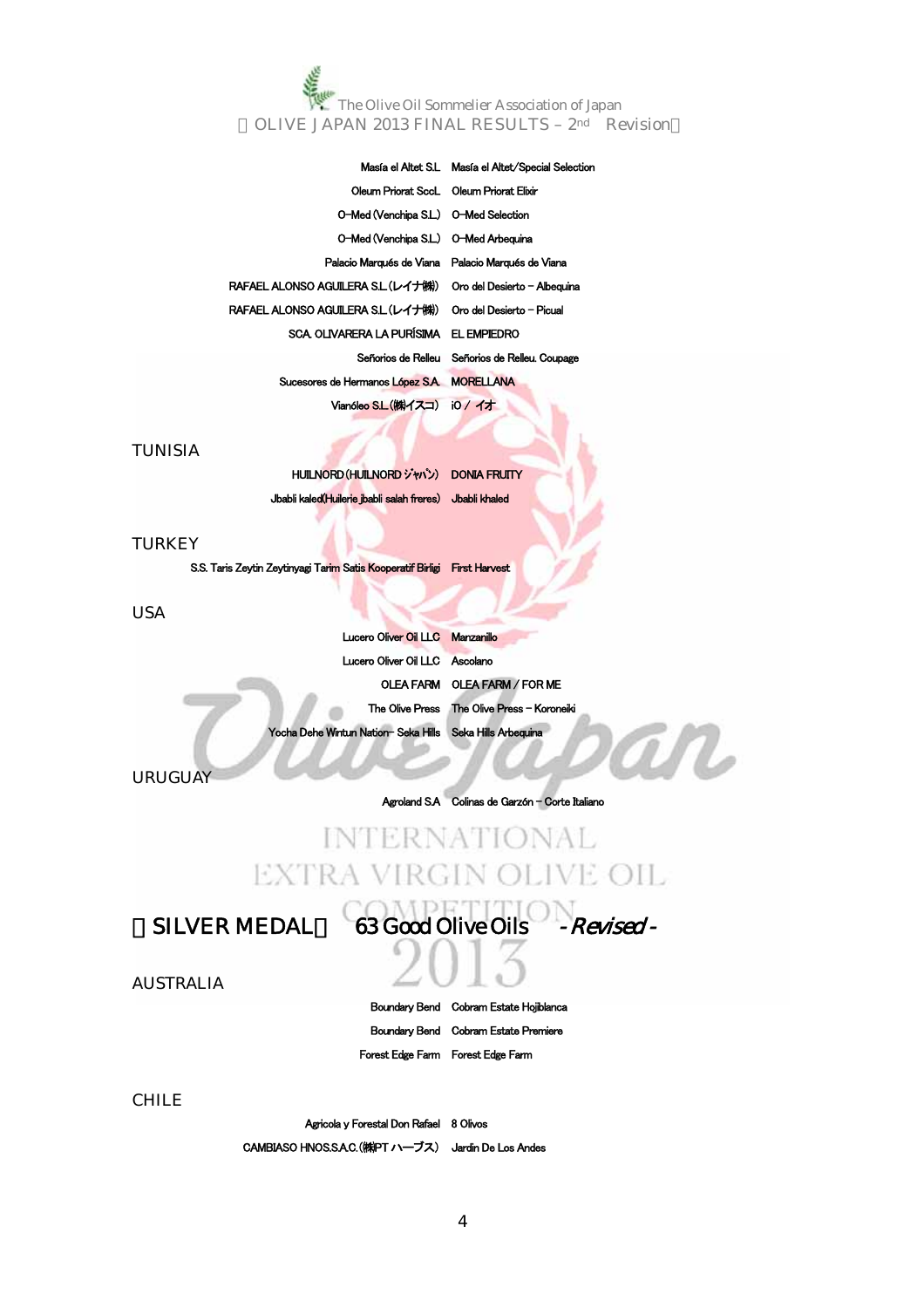### **GREECE**

|                         | Agricultural Co-Op of Kritsa (JB International GmbH) EVEXIA                              |                                                                       |
|-------------------------|------------------------------------------------------------------------------------------|-----------------------------------------------------------------------|
|                         | Bläuel Greek Organic Products(MIE PROJECT Corp) BLÄUELMANI/OrganicExtra Virgin Olive Oil |                                                                       |
|                         | Ekaterini Malliou Greek Liquid Gold) Greek Olive Oil                                     |                                                                       |
| Etesian Gold Aristeleon |                                                                                          |                                                                       |
|                         |                                                                                          | Etesian Gold True Premium                                             |
|                         | Evoolution (P. Bakas – T. Synopoulos Co.) (Synergy Consulting Inc)  Olive Oil Art        |                                                                       |
|                         | Evoolution (P. Bakas – T. Syriopoulos Co.) (Synergy Consulting Inc) Olive Oil Origin     |                                                                       |
|                         | KONSTANTINA KALAMPOKA(合同会社エスティア日本) Eirini Plomariou                                      |                                                                       |
|                         |                                                                                          | Kostas Balafas (OLIVE VISION) Moria EleaDeluxe Extra Virgin Olive Oil |
|                         |                                                                                          | Manias A (Alpha)                                                      |
|                         | OLEA GROVES LTD OLEAJUICE                                                                |                                                                       |
|                         |                                                                                          | OLEA GROVES LTD OLEAJUICE (MEDIUM)                                    |
|                         | Union of Agricultural Cooperatives of Peza(AXION AGRO LTD) LIQUID GOLD                   |                                                                       |
|                         |                                                                                          |                                                                       |

ISRAEL

### Sindyanna of Galilee Sindyanna of Galilee Fair Trade

### **ITALY**

| Az Agricola Colognole di Gabriella Spalletti Soc Agrrl(有ビックベン) LAUDEMIO COLOGNOLE |  |
|-----------------------------------------------------------------------------------|--|
| Dante Sambuchi(AIC.O.O.Association) IGP TOSCANO colline Arezzo                    |  |
| Azienda Agricola Marco Tricarico Coltivarti Organic EVOO                          |  |
| Mario Capanna(AIC.O.O Association) CAPANNEUM                                      |  |
| Olio Arkè e Natura di Diliberto Salvatore E.M. & C. S.a.s. Arkè                   |  |
| Azienda Agricola Paolo Bonomelli Cà Rainene                                       |  |
| San Sebastiano srl soc. agricola San Sebastiano                                   |  |

JAPAN

### 株式会社 イズライフ イズライフ 小豆島産100% エキストラバージンオリーブオイル 株式会社 九電工 AVILO EVOO 天草スペシャルブレンド 大学 株式会社ヤマヒサ ヤマヒサ/自社農園栽培オリーブ油

m

PORTUGAL

# COMPETITION

Casa Agricola CARM(㈱九電工) AVILO EVOO ピンタ 1492 Esporão Vendas e Marketing Herdade do Esporão DOP MOURA

SLOVENIA

Oljarna Lisjak Lisjak Gold

### **SPAIN**

ACEITES CAMPOLIVA S.L. (MELGAREJO) MELGAREJO FRANTOIO PREMIUM ACEITES CAMPOLIVA S.L. (MELGAREJO) GAMA MELGAREJO ACEITES OLIVAR DEL VALLE S.L.(㈱キムラ) マグノリオ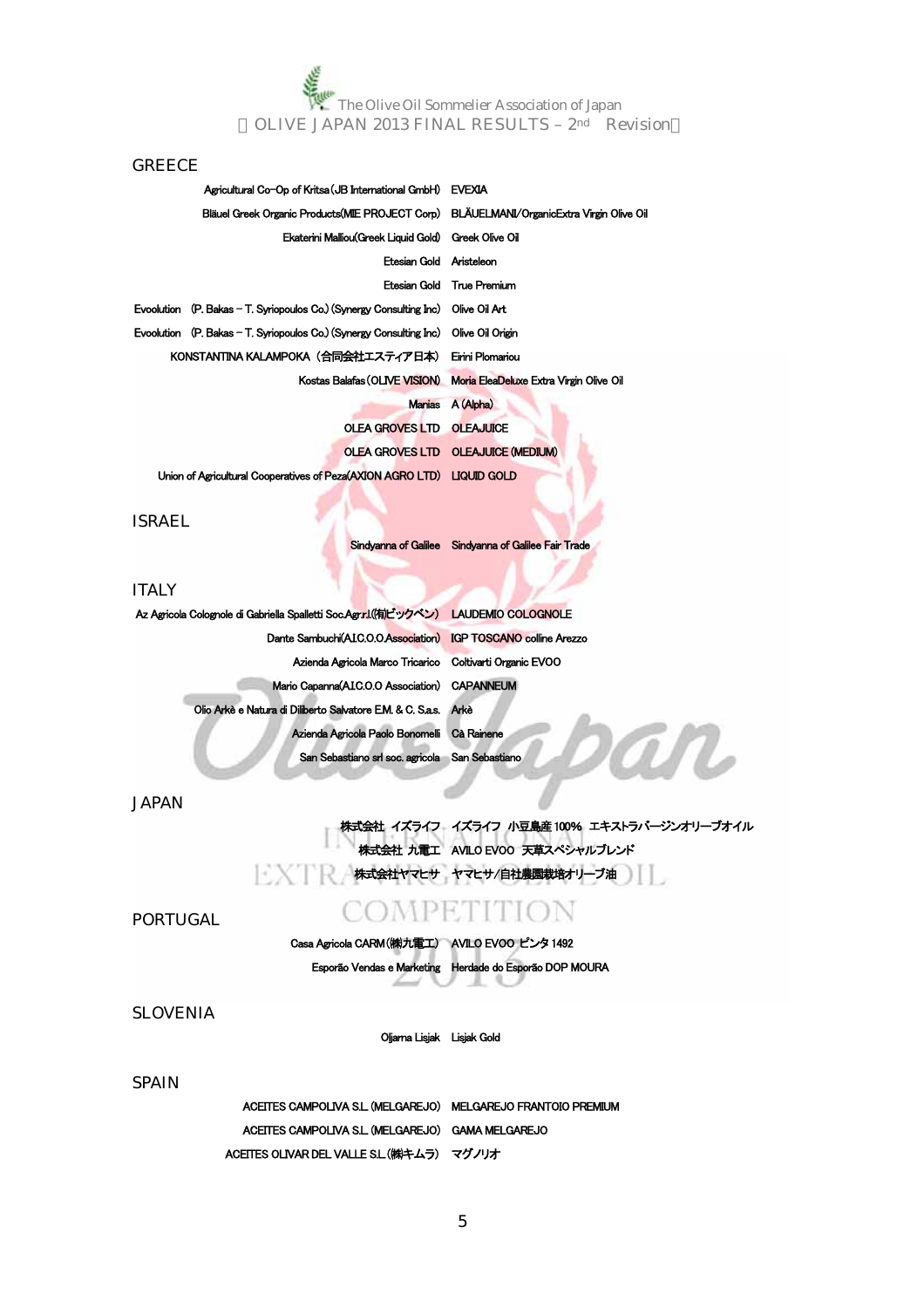## ACEITES OLIVAR DEL VALLE S.L. (株)キムラ) アクロポス Bio-oleics BelianesS.L. (EL OLIVO JAPAN) 早摘みオリーブオイル Cortijo de Suerte Alta Picual envero CORTIJO DE SUERTE ALTA PICUAL ENVERO EMILIO VALLEJO S.A VALLEJO PICUAL Goya en Espana GOYA UNICO HACIENDA IBER HACIENDA IBER UNICO Manuel Montes Marin Portico de la villa Masía el Altet S.L Masía el Altet/Premium Oleum Priorat SccL Oleum Priorat OLI PETRACOS PLA DE PETRACOS Pago Baldios San Carlos FULL MOON PAGO BALDIOS SAN CARLOS Picarandau Algebici POTOSI 10-FUENROBLE S.A FUENROBLE Señorios de Relleu Señorios de Relleu. Alfafara

TUNISIA

Stacey al jazira Al jazira

### **TURKEY**

| ALYATTES ORGANIK EVOO ALYATTES                                                  |                                                                                   |
|---------------------------------------------------------------------------------|-----------------------------------------------------------------------------------|
| ATAY HOLDING AS(株)九電工) AVILO EVOO サヴランデレ                                        |                                                                                   |
| Atilla Totos(Turgut Anadolu Yaunm Ltd. Sti.) TUAY                               |                                                                                   |
|                                                                                 | MAKARON GIDA ZEYTINCILIK LTD MAKARON EARLY HARVEST EXTRA VIRGIN OLIVE OIL         |
|                                                                                 | MAKARON GIDA ZEYTINCILIK LTD MAKARON EARLY HARVEST EXTRA VIRGIN OLIVE OIL NOVELLO |
| NAR DOGAL URUNLER TURIZM TICARET VE SANAYI EARLY HARVEST EXTRA VIRGIN OLIVE OIL |                                                                                   |
|                                                                                 | ÖzEm Zeytinyağlar ÖzEm Early Harvest Olive Oil                                    |

USA

ENZO Olive Oil Company ENZO Bold The Olive Press The Olive Press - Picual ( COLI) The Olive Press Lunigiana

California Olive Ranch California Olive Ranch - Arbosana

URUGUAY

Agroland S.A Colinas de Garzón - Bivarietal Agroland S.A Colinas de Garzón - Trivarietal